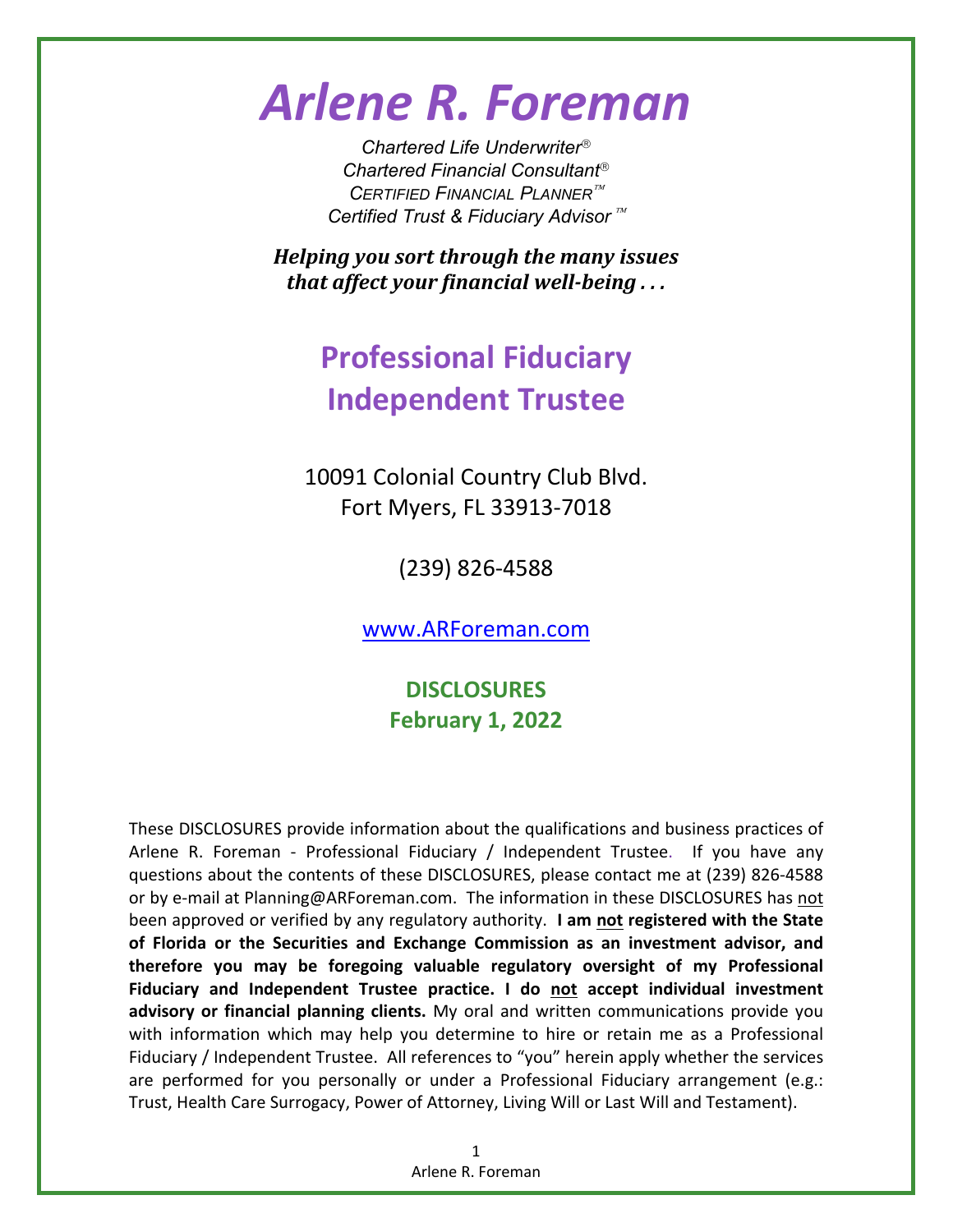## **DISCLOSURES: MATERIAL CHANGES & Availability**

The Certified Financial Planner Board of Standards established a new *Code of Ethics and Standards of Conduct*, effective October 1, 2019. In it, the use of the terms "financial planning" and "financial advice" have definitions that do not relate to my practice as a Professional Fiduciary.

On March 3, 2020, I relinquished my "Unaffiliated Agent" license – which allowed me to advise on certain insurance matters ‐ with the State of Florida.

Each client attests in the Agreement we sign that these DISCLOSURES form an integral part of the Agreement; and that **updates to the DISCLOSURES are automatically incorporated with that Agreement.** Thus, the Agreement automatically is updated and amended to make it clear that I am not an investment advisor, financial planner, lawyer, or insurance agent of any type; and that I do not provide services related to those professions.

May address and phone number have changed as shown on page 1. You may request a printed copy of these DISCLOSURES by contacting me by phone or by e-mail at Planning@ARForeman.com.

## **Table of Contents**

## **My Business**

**Firm Description** I serve as a Professional Fiduciary / Independent Trustee for revocable and irrevocable trusts, Attorney‐in‐Fact under a Durable Power of Attorney, Personal Representative for estates, or Health Care Surrogate for individuals. **I do not accept individual investment advisory or financial planning clients.**

The focus in all cases is to help Clients sort through the many issues that affect their financial well‐being, particularly as they apply to their estate planning.

The detailed approach I use looks at what you want, what you have, and what you might do. My thrust is to help you understand the implications and alternatives available so you can make informed decisions about the administration of your estate plans. Preferably, I will interact with your attorney and your other advisors. I am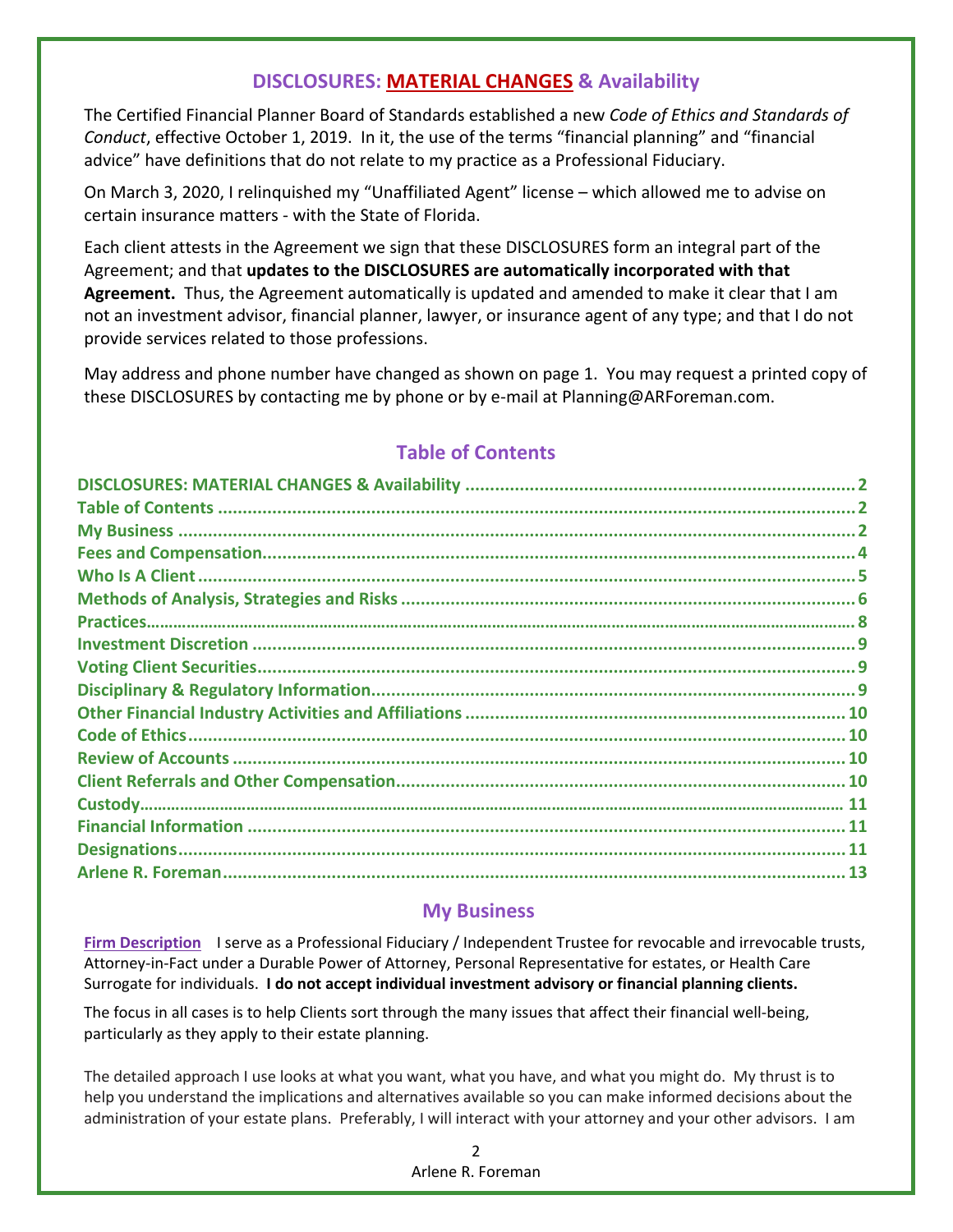particularly experienced in, and attuned to, the unique and sensitive concerns of retirees and their families ‐ especially where adult children are located in other areas, when I am often viewed as a "surrogate daughter."

My services are available to individuals, trusts and estates. I provide advice through consultation with you by

- establishing and defining our Client/Fiduciary relationship
- gathering data about you, your situation, and your goals
- reviewing your current estate plan and identifying potential administration concerns
- discussing alternatives and options
- communicating those to you, and preferably to your attorney (at your option)

In that regard, my process may address some or all of these elements, depending on your situation:

- assets and liabilities
- cash flow needs
- employment and/or government benefits review, elections and alternatives
- retirement income, addressing the impact of inflation, healthcare, etc.
- taxes
- general insurance and risks
- special needs/situations
- life planning
- survivorship planning.

We will discuss how your plans will be implemented. At your request, I will provide you with written concerns and suggestions for you and your attorney to consider.

When I serve as Trustee, Personal Representative, or Attorney-In-Fact, I do not act as a Custodian of your assets; instead, your assets may be retained where you had them or placed with a third‐party Custodian.

Our initial meeting of up to an hour ‐ which may be by phone ‐ is free of charge and is considered an exploratory interview to determine the extent to which my Professional Fiduciary services may be beneficial to you, and how effectively we can work together to reach your goals.

As and when appropriate, we will interact with the other professionals (e.g., lawyers, accountants, insurance agents, investment advisors/managers, etc.) whose services are relevant to your affairs. In the event that any conflicts of interest occur, you will receive full disclosure.

I have assisted individuals with their finances since 1971. Following twenty‐two years as an insurance and mutual fund salesperson, and agent‐training consultant to insurance companies and educational organizations, I became a Registered Investment Advisor with the State of Florida through 2016, at which time I withdrew my registration to concentrate on my Professional Fiduciary activities**. I no longer accept individual investment advisory or financial planning clients.**

**Principal Owners** I am the 100% owner, sole principal and employee of this firm, with no branch offices.

**Types of Services** When I agree to serve as the Trustee of your trust, Personal Representative for your estate, or Attorney‐In‐Fact under your Durable Power of Attorney, I provide such services as your documents or authorizations allow. I have access to your assets; and am constrained by such permissions or restrictions as specified in your documents and laws governing such activities.

When I serve as your Successor Trustee, all of the above applies – but you are in control of your assets unless or until you cannot ‐ or choose not to ‐ act on your own behalf.

**Tailored Relationships** Documentation of our discussions are maintained in my files. We address and refine your wishes, taking into consideration your timeframes, family situation, opportunities and expectations.

The Agreement that you and I sign is between us and may not be assigned. However, if I should become disabled or die, my estate documents provide for my Client files to be handled by another Professional Fiduciary,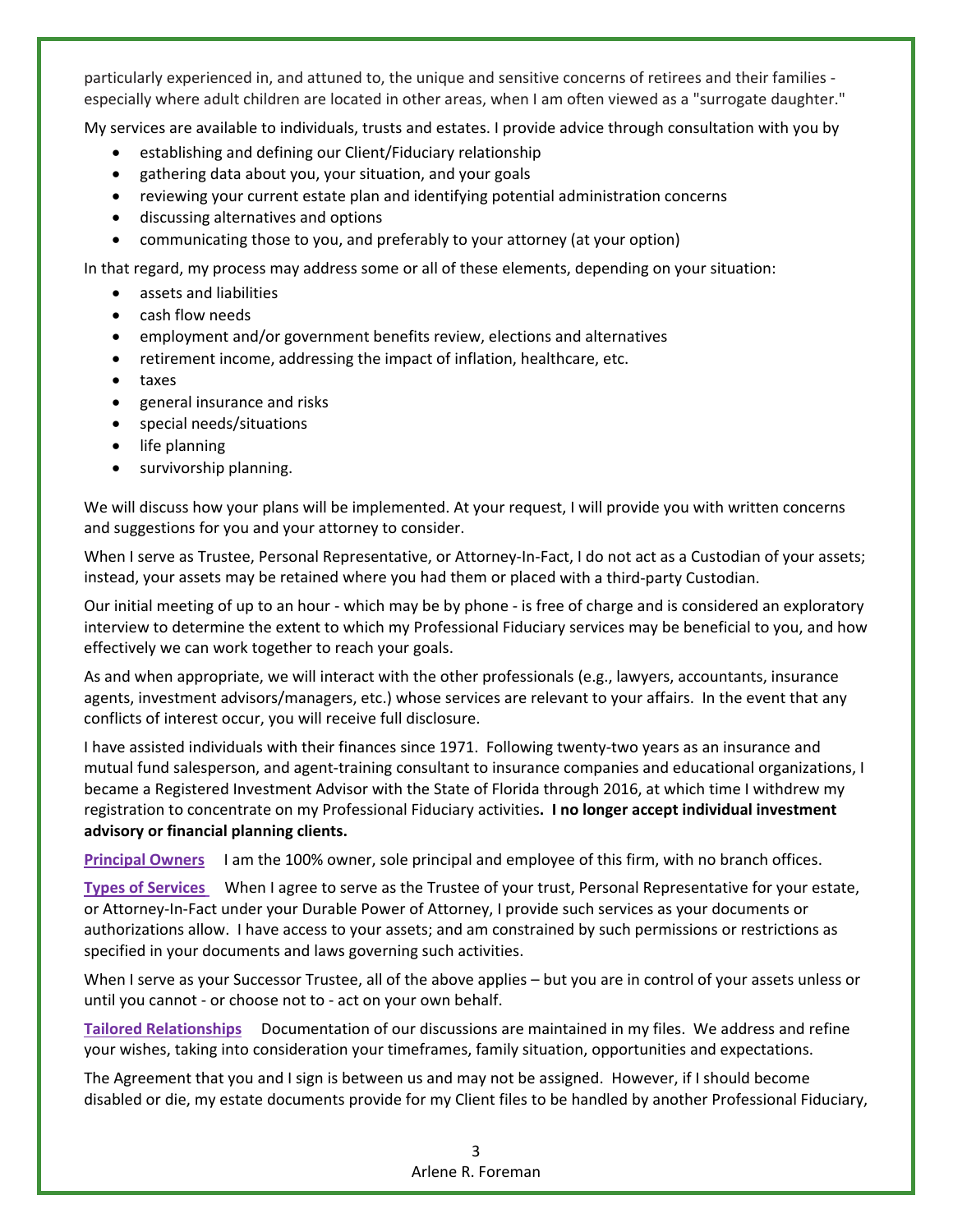who will contact you and offer to be of service. You are free to engage that person to assist you, or to seek such assistance elsewhere or as your documents dictate.

**Types of Agreements** To begin our work, you sign an Agreement. The terms of that Agreement ‐ which include these DISCLOSURES ‐ and the services you select determine the scope of my services and the responsibilities that fall to you.

All services I provide under any type of Agreement are billed periodically at an hourly rate for any work done during the billing period. See "Fee Billing" In "Fees and Compensation."

**Assets Reviewed** We review your assets overall in general terms to see how your entire net worth will fit in with your goals and objectives. **I do not advise on market trends, the selection/retention of other advisors, the advantages of investing in securities versus other types of investments, portfolio asset allocation, or the purchase/retention/sale of any security.** These activities will be performed by your investment advisor. You and your investment advisor will likely make changes in your holdings over time. You and I work to address how your plans are affected by the results those changes produce. However, when I serve as Trustee, I am bound by the terms of your documents to work directly with the investment advisor and implement your plans.

**Termination of Agreement** Paying for services on an hourly basis is not familiar territory for most people. Because it may be uncomfortable, you are free to terminate our relationship and Agreement at any time. Although the Agreement is an ongoing agreement, either you or I may terminate the Agreement by written notice to the other party. At termination, you will be responsible for payment of fees incurred for services performed up to that point, and for any services that result because of the termination.

#### **Fees and Compensation**

**Description** (1) All fees are subject to change, with timely notice to you. Current fees are described below.

(2) At the time you sign an Agreement, you will pay a nonrefundable \$200 Administrative Fee for you to become a Client until December 31 of the Agreement year.

(3) For the services I provide after our initial one-hour free consultation, my current fee for Clients for whom I am acting as independent Professional Fiduciary (Trustee or Personal Representative or under your general Durable Power of Attorney) is \$250 per hour; and for all other administration consultation Clients – including those considering naming me as Professional Fiduciary in their documents ‐ is \$175 per hour. The fee is calculated in five‐minute increments, plus expenses (such as, but not limited to, long distance calls, travel [including time], research directly related to your situation, etc.). Please note that I have no employees, so the fees apply to clerical as well as professional services.

(4) If I am providing you with ongoing services, annually, usually in January or February, I will bill for the \$200 Administrative Fee as the means by which you remain on my records as a Client, entitling you to call on my services. Should you not pay the \$200 renewal fee in a timely manner (unless waived by me), I will consider our relationship and Agreement terminated. I reserve the right, in my sole discretion, to waive payment of this fee, and continue our relationship and the Agreement.

(5) The hourly fee is fixed and not negotiable. However, I reserve the right to provide credits when, in my sole opinion, actual time involved exceeds what I feel should be your obligation. I also reserve the right not to charge any fees to pro bono clients, investment clubs and family members.

(6) Generally, no fees are charged in advance. However, I may request a deposit for account setup and initial data entry. In such cases, I will provide you with a full accounting therefor. Also, when an Estate or Trust is being finalized, there may be a charge determined in advance for final services so an actual distribution amount may be known.

(7) I am a fee‐only Professional Fiduciary/Independent Trustee. I sell no products and receive no commissions. I receive no finder's or referral fees. I do not participate in any "soft‐dollar" arrangements (a means by which certain advisors receive compensation that can be used for research or other client‐oriented support). My only compensation is your fees, as billed by me to you.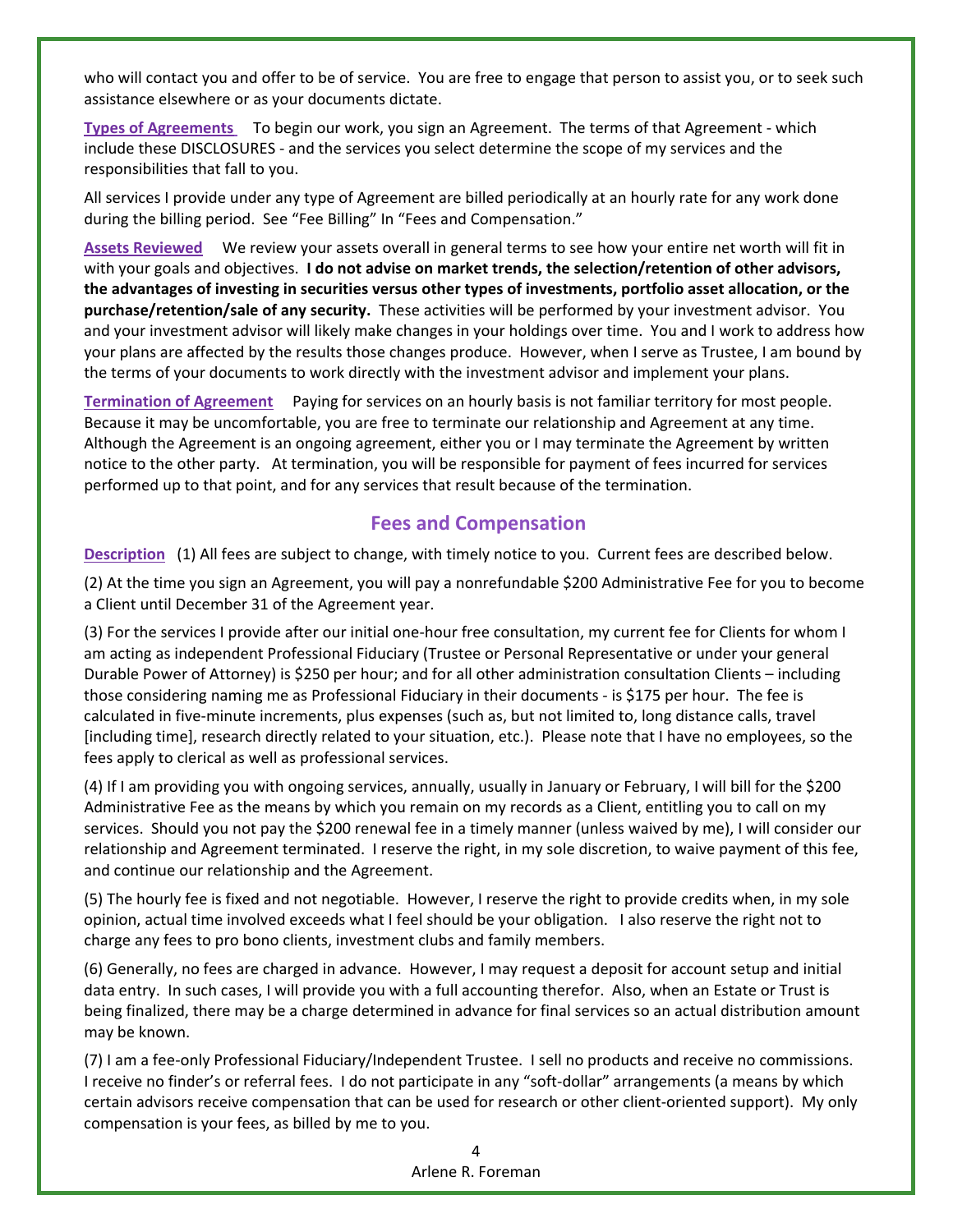**Fee‐Billing** I generally bill fees at least quarterly or upon completion of specific consultation activity, if sooner. However, during very busy times of the year, billing may occur far less frequently. If I have your e-mail address, and if you have not indicated otherwise, I will send your invoices to you electronically. Payment is due within 10 working days following billing date. If I serve as Trustee, Personal Representative, or Attorney-In-Fact for you, I may deduct fees directly from a Trust, Estate or personal account, if appropriate.

**Cost Estimate** Management of a trust or estate involves issues and authorities well beyond the normal scope of daily life. Helping someone through a Power of Attorney inherently means activities and functions the individual cannot handle alone. All of this explains why I have no way of knowing how much it will cost to provide the services you may request. Routine and unanticipated situations or information affect the total. It is important to recognize that at the beginning of my actually acting under your legal documents, I will be spending a great deal of time gathering and administering your assets, liabilities, contracts, property, etc., as well as interacting with your various family members and advisors. The more complex your estate and family dynamics, the more time will be involved and result in higher total fees.

**Other Fees** My fees are separate and independent of any fees or charges you may incur related to any of your assets or liabilities. They do not include such things as bank charges (such as monthly account fees, or duplicate statements to beneficiaries); real estate expenses (such as sales commissions, title transfer costs, property taxes, etc.); brokerage costs (such as commissions, transaction fees, management fees, custodial fees, deferred sales charges, odd‐lot differentials, transfer taxes, wire transfer and electronic fund fees, and other fees and taxes on brokerage accounts and securities transactions); insurance costs (such as commissions, exams, etc.); and other related costs and expenses which you might incur. I receive no portion of any costs or expenses you incur.

**Past Due Accounts and Termination of Agreement** I may, at my discretion, stop work on any account that is more than 5 days overdue. I also may terminate any Agreement if you have willfully concealed or refused to provide pertinent information about financial situations when necessary and appropriate, in my sole judgment. Our Agreement and/or your documents provide for my right to terminate, and the terms and conditions that would apply to that event. At termination, you or your Trust or Estate will be responsible for payment of fees incurred for services performed up to that point, and for any services that result because of the termination.

## **Who Is A Client**

**Types of Clients** I provide fiduciary services to individuals, trusts and estates. My Clients, most of whom are of moderate and upper incomes, and retired or approaching retirement, also include salaried and self‐employed individuals. Client relationships vary in scope, based on each Client's unique situation. Most are in anticipation of my being included in their legal documents. I do not accept individual investment advisory or financial planning clients.

**Account Minimums** There is no minimum initial or periodic fee, no minimum amount of assets you must have, and no predetermined amount or type of work required for you to hire me.

**When Someone Is ‐ Or Is Not ‐ A Client** Clients are:

- (1) Individuals, estates or trusts for whom/which I am providing ongoing services and who pay the Administrative Fee each year.
- (2) Individuals with whom I consult in anticipation of being designated as a fiduciary in the Trust, Last Will, Durable Power of Attorney, and/or Living Will/Health Care Surrogate documents; and soon thereafter to learn and document what I would need to know about the individuals in order to act in such role when needed, but for whom no ongoing role is anticipated until that time. For you this means that as of December 31 of the year in which such designation occurs and data gathering is completed, your status as "Client" will end until such time as you require my services in relation to such designation. Our Agreement will remain in force, but not in effect, until activated by the earliest of three conditions: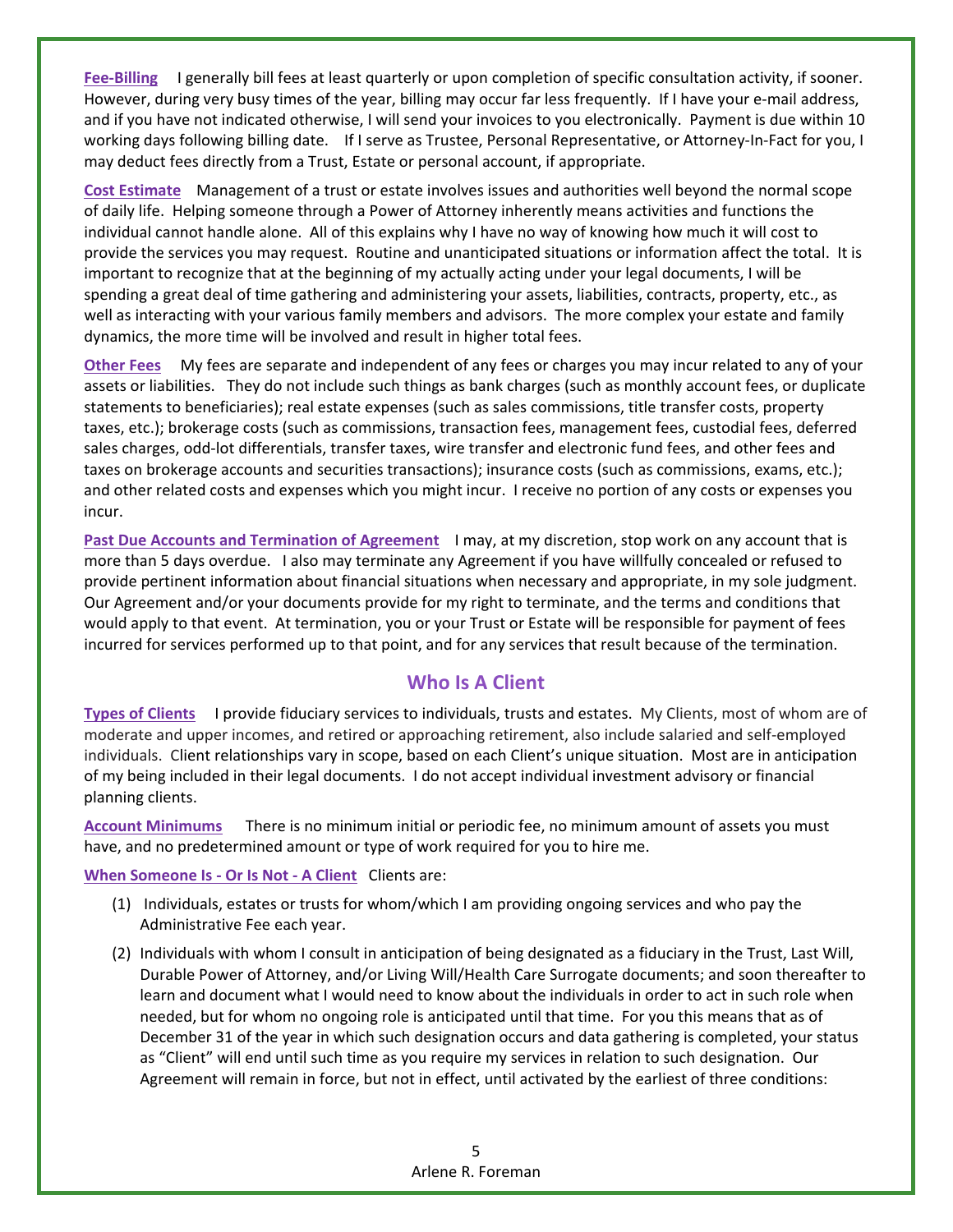- (a) I receive notice that an event has occurred which would trigger my stepping into that designated role, or the need arises to revise the provisions in those documents relative to the services or situations I would be required to provide or address (and a new Administrative Fee will be due); or
- (b) After determining, based on the conditions and situation at that time, I formally accept serving in that role or assisting with such document revisions (and a new Administrative Fee will be due); or
- (c) I receive a new Administrative Fee

at which time you will once again be a Client through December 31 of that year.

**Number of Clients** My client list is not expected to exceed twelve.

## **Methods of Analysis, Strategies and Risks**

**Philosophy** When I serve as your Trustee, Personal Representative or Attorney-in-Fact, documents establishing me in such role and my fiduciary obligations thereunder ‐ and the law ‐ will override all considerations. I take a conservative approach. I prefer pleasant surprises over disappointing ones. To that end, we explore your needs in detail; and I try to help you understand the magnitude of the effect that even small decisions can have. The investment manager selected will employ the appropriate strategy for your needs. Stock, bond, mutual fund and exchange‐traded fund selection may be based on certain factors at time of purchase, such as, but not limited to or necessarily inclusive of, the following: for individual securities, fundamental analysis of operational factors and, for mutual funds, 3‐year standard deviation as a measure of risk, effect of inclusion on portfolio risk, return, dividend yield, fees, category ranking, and alpha. Your total portfolio will be balanced as needed among cash, stock holdings (including stock mutual and exchange‐traded funds), and bonds (including bond mutual and exchange-traded funds). We may look to capital appreciation, dividends and interest as equally viable sources of cash flow, based on your unique needs.

The foregoing notwithstanding, when I serve as your Trustee, Personal Representative or Attorney‐in‐Fact, documents establishing me in such role and my fiduciary obligations thereunder will override all considerations.

I provide no performance analyses. Any investment manager I hire in my role as your Trustee, Personal Representative or Attorney-in-Fact will provide performance reports to you on a regular basis.

**Methods of Analysis** I will initially evaluate your current financial and estate planning situation, needs, goals, and objectives. Your investment manager will address risk tolerance and asset allocation and their application to your portfolio. You and I then will use general information from your investment manager (e.g.: size of your portfolio, expected rate of return, projected income) to address your needs, goals and objectives.

**Investment Strategies** Whether addressing short‐term or long‐range goals, your investment manager and I will consider broad diversification with exposure to publicly traded markets around the world, to address the risks associated with traditional markets. Your specific investment strategy is based upon your objectives and risk tolerance, and the rules and laws governing asset management for Trusts and Estates. You (or I, as your Trustee or Attorney‐in‐Fact) may change your objectives or portfolio balance at any time.

**Non‐Exclusive Services** In working with your investment manager, depending upon investment objectives and cash availability, we may authorize the sale of a particular security for certain clients and at the same time buy or recommend the purchase of such security for you – and vice versa. Where there is a limited market for a security, we will encourage the investment manager to use best efforts to fairly and equitably allocate investment opportunities; but we cannot assure equality among all accounts and clients. I personally may from time to time have a direct or indirect interest in a security which is purchased, sold or otherwise traded for your account and may or may not take in the same or different action with respect thereto for my own accounts.

**Risk** All financial programs and plans have certain risks. Your investment manager, working with me, will attempt to develop a portfolio that addresses and balances these risks to meet the risk tolerance level appropriate to your Trust's or Estate's needs. I will address with you certain risks – such as inflation, tax rule changes, health changes, family changes, etc. ‐ in broad terms as they apply to answer the estate – not investment ‐ questions you have.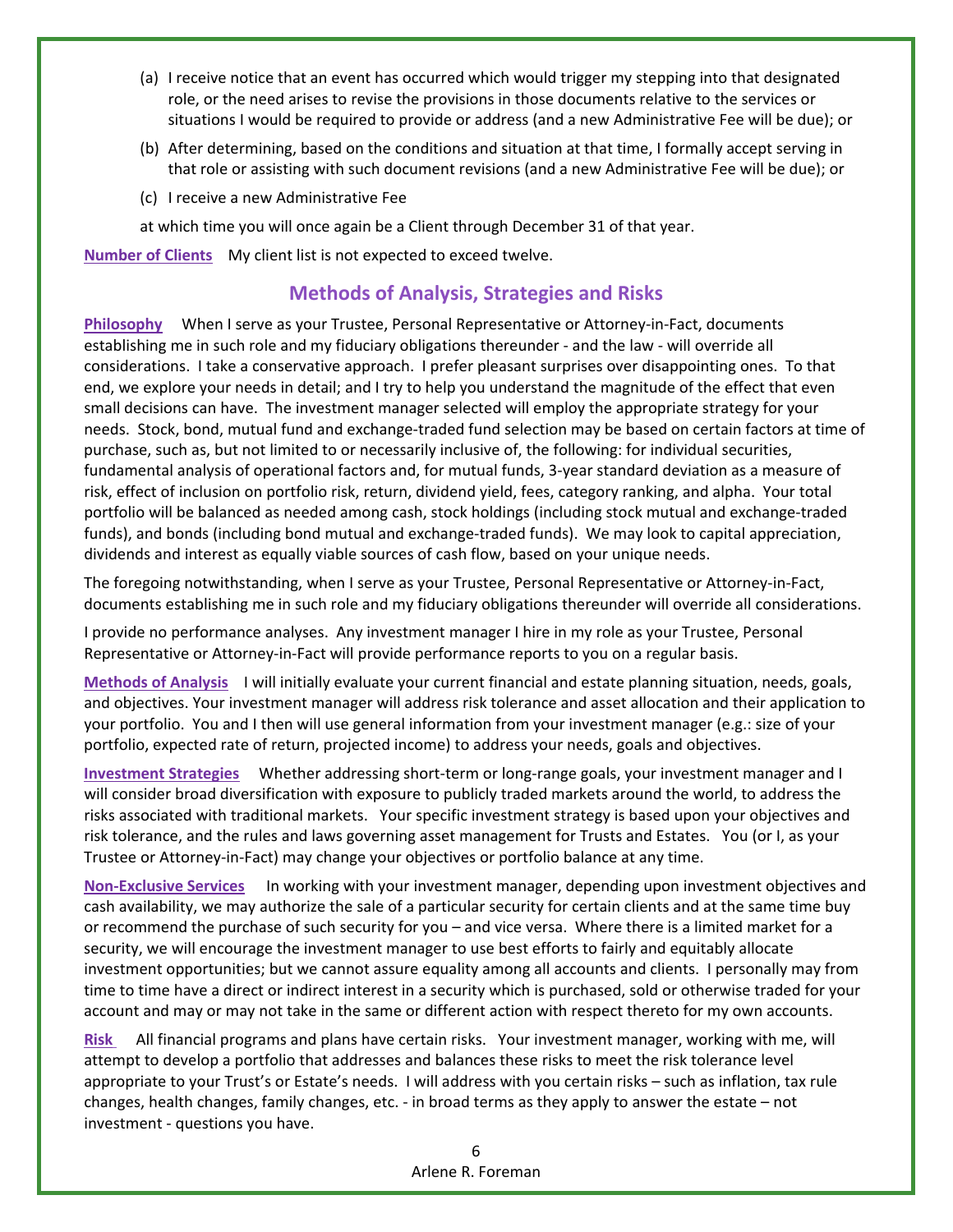**Investment Risk** All investment programs have certain risks that are borne by the investor. Working with you and/or the investment manager, we attempt to develop a portfolio that addresses and balances these risks to meet your risk tolerance. Such investment risks are:

- Interest‐rate Risk: Fluctuations in interest rates may cause investment prices to fluctuate. For example, when interest rates rise, yields on certain existing bonds and bond funds become less attractive, causing their market values to decline.
- Market Risk: The price of a security, bond, or mutual fund may drop in reaction to tangible and intangible events and conditions. This type of risk is caused by external factors independent of a security's particular underlying circumstances. For example, political, economic and social conditions may trigger market events.
- Inflation (Purchasing Power) Risk: When any type of inflation is present, a dollar today will not buy as much as a dollar next year, because purchasing power is eroding at the rate of inflation.
- Currency (Exchange Rate) Risk: Overseas investments are subject to fluctuations in the value of the dollar against the currency of the investment's originating country. This is also referred to as exchange rate risk.
- Reinvestment Risk: This is the risk that future proceeds from investments may have to be reinvested at a potentially lower rate of return. This primarily relates to fixed income securities.
- Business Risk: These risks are associated with a particular industry or a particular company within an industry. For example, oil‐drilling companies depend on finding oil and then refining it, a lengthy process, before they can generate a profit. They carry a higher risk of profitability than an electric company, which generates its income from a steady stream of customers who buy electricity no matter what the economic environment is like.
- Liquidity Risk: Liquidity is the ability to readily convert an investment into cash. Generally, assets are more liquid if many traders are interested in a standardized product. For example, Treasury Bills are highly liquid, while real estate properties are not.
- Financial (Default) Risk: Excessive borrowing to finance a business' operations increases the risk of profitability, because the company must meet the terms of its obligations in good times and bad. During periods of financial stress, the inability to meet loan obligations may result in bankruptcy and/or a declining market value.
- Sector Risk: historically, investors have tended to overweight investment in sectors that have performed well in recent history – this subjects the Portfolio to extreme volatility and, frequently, losses when that sector rotates out of favor.
- And other risks: foreign securities risk, political risk, regulatory risk, duration risk, liquidity risk, diplomatic risk, credit risk, counterparty risk, custody risk, lack of information risk, and still other risks that develop as new financial market vehicles are developed.

Each of the various asset classes is exposed to a variety of these risks, whether they are owned outright (as with individual stocks or bonds), in a managed portfolio (as with a mutual fund), in a passive portfolio (such as a closed‐end fund), or in an index fund (as in an index mutual fund or exchange‐traded fund). The asset classes I usually consider are:

- Domestic stocks (of large, mid‐ and small capitalization companies)
- Foreign stocks (usually of large companies, but of both developed and developing countries)
- Growth and Value stocks (of either domestic or foreign securities)
- Bonds, notes and certificates of deposit (fixed income, debt obligations of varying lengths of time to maturity, issued by governments and corporations)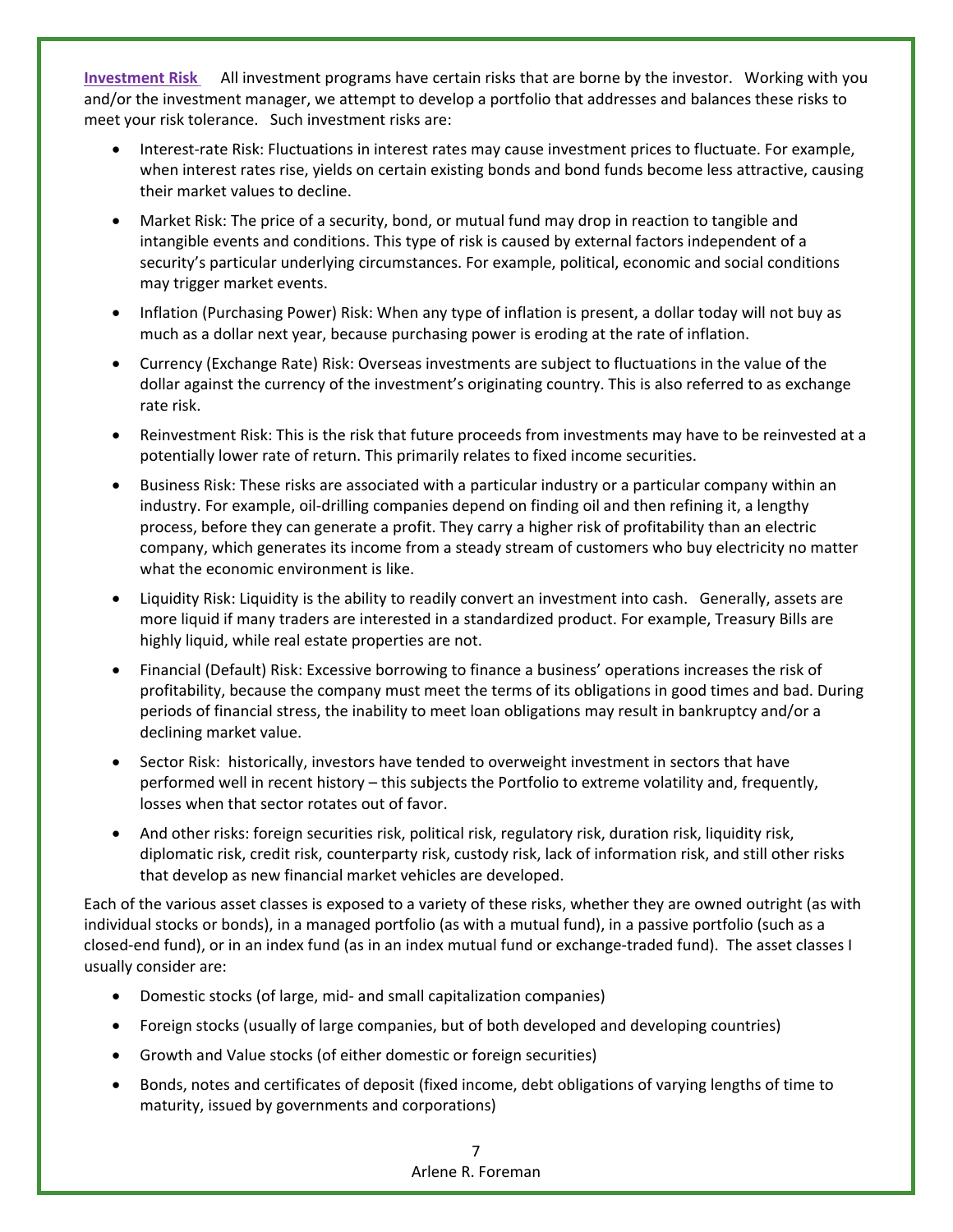- Real estate (your home, investment trusts or limited partnership interests that you may own)
- Cash and cash equivalents (money market and other such funds for immediate liquidity)

None of these protect against all risks, and while the stated interest payable on some is fixed, the return or growth of your principal may not be assured.

## **Practices**

**Plan Implementation** Fees you pay to me are solely for my written and verbal analyses, advisory and/or Professional Fiduciary services. Individual clients are free to obtain legal, accounting, investment, insurance and securities services from any professional source to implement your plans. I may refer you to specialists – giving you several names ‐ in law, accounting, securities and insurance for specific advice and products. Implementation of your securities goals through me will occur only after a discussion of alternative sources and at your sole discretion unless I am acting under the auspices of your documents. Under those documents, when I am responsible to arrange for custodial and execution services, the following applies.

#### **Selecting Custodians**

Banking.For accounts over which I have custody and control, I generally open accounts at Truist (formerly BB&T), or may maintain those you previously opened as permitted by those institutions as long as doing so does not inordinately increase my time working with them.

Insurance.I have a background in life and health insurance, but do not give advice on specific products other than as to how the benefits provided by a client's policies may impact their plans. I would consult with, or refer you to, your existing or other agents for recommendations and products. I receive no compensation for such referrals and sell no insurance products.

Securities. When appropriate for your securities holdings, I may make specific Custodian recommendations based on your need for such services. My recommendation of Custodians is based on my awareness of their

- integrity and financial responsibility
- best execution of orders at reasonable commission (their charges for executing transactions) rates
- low level of commission and transaction costs clients are charged
- high level of technology services provided
- variety of investment vehicles available
- independence of operation and decision-making I am allowed if required by our Agreement.

In some circumstances I recommend TD Ameritrade or Vanguard. In other situations, especially for trusts and estates with the need for active management I use LPL Financial.

**Research and Other Benefits** There is no direct link between my suggestion or use of any custodian and the services I provide. Sometimes benefits are provided – some without cost or at a discount - and include: receipt of duplicate client confirmations, research related products and tools, access to some mutual funds with no sales loads, exchange‐traded funds, and technical support.

I receive no commissions or income from any Custodian.

Industry fees and schedules change periodically. Transaction fees charged by any of my suggested Custodians may be higher or lower than those charged by other service providers. I believe, in good faith, that these rates are reasonable in relation to the value of the services received.

As part of my fiduciary duties to you, I endeavor at all times to put your interest first. You should be aware, however, that my receipt of any economic benefits in and of itself creates a potential conflict of interest. You are free to continue existing relationships with other brokers. When I am acting under your documents, my consideration of Custodian may encompass all of the above and the level of service that Custodian provides to your trust or estate.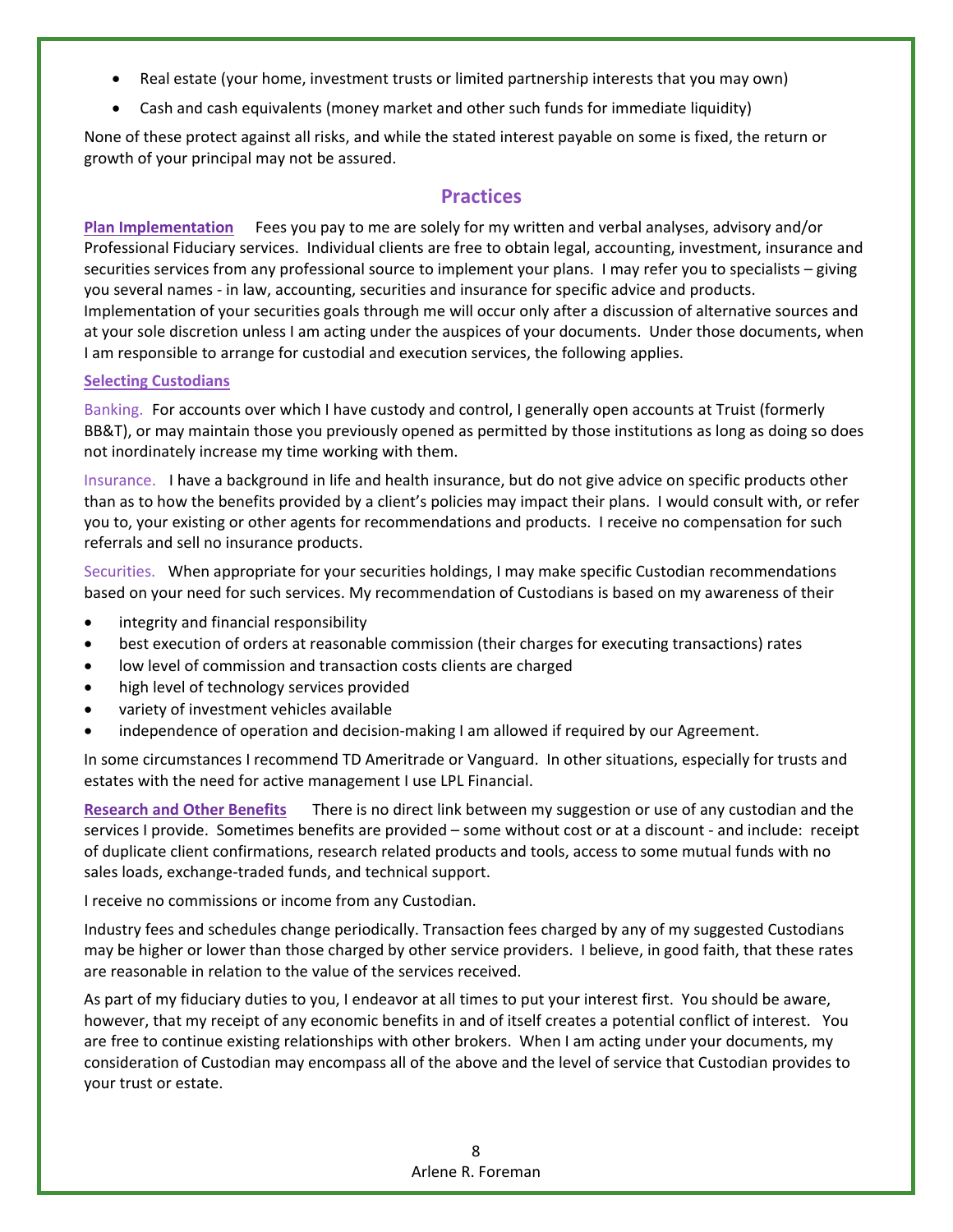**Best Execution**  I have no role in through whom any Custodian directs its brokerage, or how and at what price trades are executed.

**Soft Dollars** I do not receive "soft dollar" credits (typically used to purchase research) from any Custodian.

**Directed Brokerage** Some of my estate administration clients have holdings at Custodians of their choosing. I may be given, through a Limited Power of Attorney, the authorization to allocate holdings among securities within the account. Since the funds in those accounts may be allocated among securities offered by the plan or account sponsor, the fees and performance may be constrained.

#### **Investment Discretion**

**Discretionary Authority for Trading** When acting as your Trustee, Personal Representative, Attorney‐In‐Fact, or working with beneficiaries, I have full discretion to make investment decisions. However, when selecting securities and determining amounts, I observe the established investment policies, limitations and restrictions and, depending on our Agreement, may attempt to consult with you prior to each trade to obtain concurrence. Although some shares of no‐load mutual funds can be purchased and redeemed without payment of transactions fees, I may cause you to pay transaction fees when purchasing shares of certain no‐load mutual funds in order to help you avoid ongoing fund distribution costs. Discretionary trading authority facilitates placing trades in your accounts so that I may promptly implement the objectives that you have approved either in writing or by conversation with me.

**Limited Power of Attorney** A Limited Power of Attorney that you sign is the document that grants this discretionary authority over accounts that are titled outside of your trust or estate (e.g. 401K plan).

**Discretionary Authority for Selection of Custodian** When I am serving as your Trustee, Personal Representative or Attorney-In-Fact, I will use my discretion for trades, and will select the Custodian to be used as addressed previously. Selection follows the procedure and criteria addressed in "Selecting Custodians" (above) with the additional request that the Custodian agree to provide statements to all beneficiaries (some limit the number of duplicate mailings) as well as to me. Through that selection, I approve the commission and transaction rates paid to the Custodian. In either case, I do not receive any portion of the commissions or transaction fees you pay to the Custodian.

**Personal Trading and Client Transactions** I anticipate that there may be occasions when I will recommend that your account purchase or sell securities which I may also buy, sell or own. The Code of Ethics is designed to assure that my personal securities transactions, activities and interests will not interfere with (i) making decisions in your best interest and (ii) implementing such decisions while, at the same time, allowing me to invest for my own accounts. Since my transactions and yours are generally in shares of publicly‐traded securities, mutual funds and exchange‐traded funds, and in quantities that are a small portion of those shares' capitalization, it is unlikely that your portfolio activity or mine will affect the market price of those shares or produce a conflict of interest between us. 

## **Voting Client Securities**

**Proxy Votes** When I serve as Trustee, Personal Representative or Attorney‐In‐Fact, however, I have the obligation to manage the assets and may exercise proxies when and as I deem appropriate. If and when I do vote a proxy, the decision(s) will be with a vote "FOR" the Board's recommendations on a proxy, unless those recommendations are significantly divergent from the policies of the Council of Institutional Investors (www.cii.org/policies), as amended from time to time. I will apply no personal or client bias to proxy voting. Following the above, I believe there will be no conflicts-of-interest in voting proxies. However, should a conflictof-interest arise, following the procedure outlined above should remove any personal bias. Clients may request the ability to access specific votes and be sent a copy of the proxy ballot as voted.

## **Disciplinary & Regulatory Information**

I have not been the subject of any legal or disciplinary event by any regulatory or professional body.

9 Arlene R. Foreman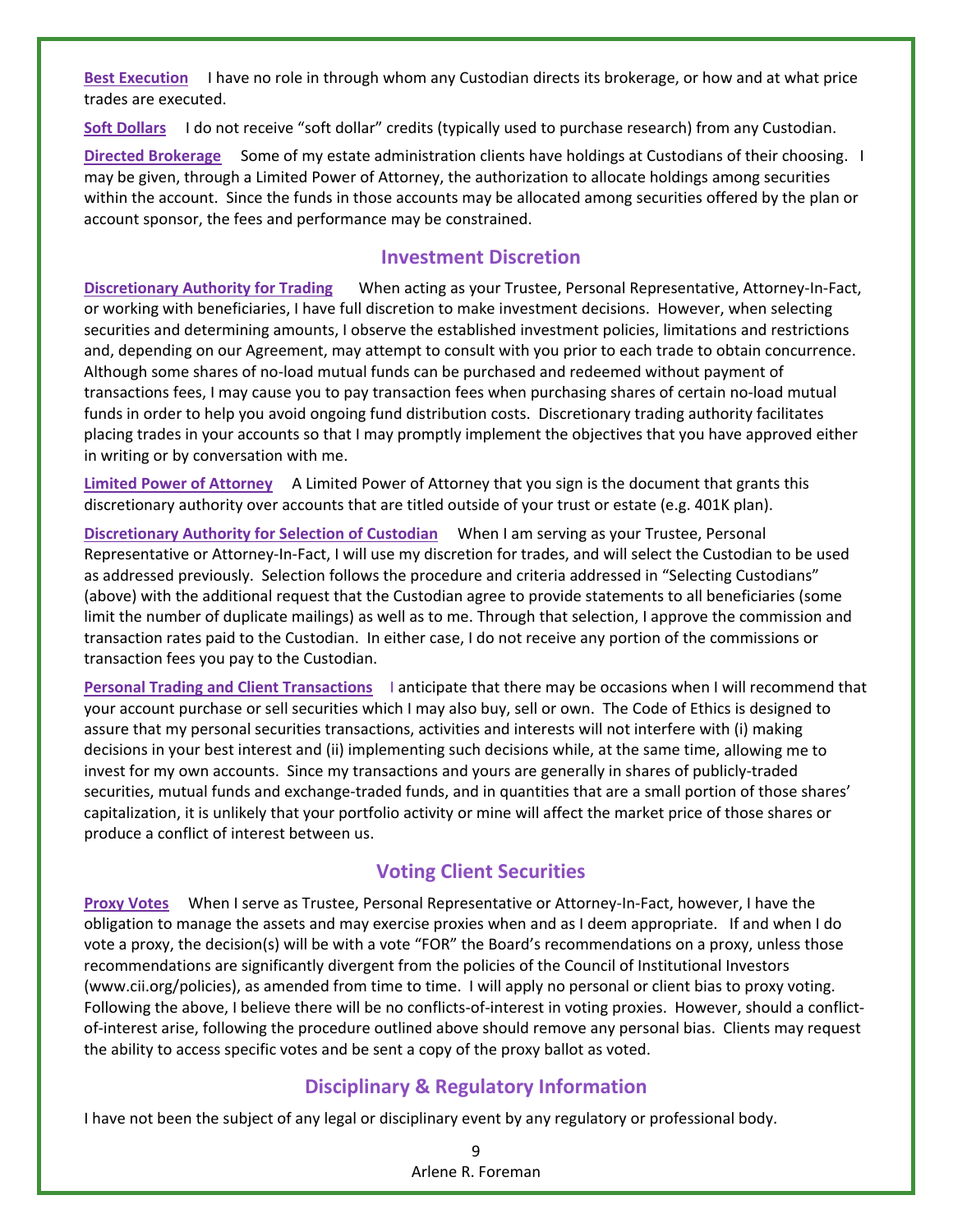## **Other Financial Industry Activities and Affiliations**

#### **Financial Affiliations** My practice focuses on serving as a Professional Fiduciary/Independent Trustee.

I am not an investment advisor, insurance agent or financial planner; and am not licensed with any regulatory **agency for advice on insurance or securities.** I have no affiliation with any insurance, securities or banking firms. I have under contract LPL Financial to manage a portion of my personal assets. If a Client were to contract with that firm, I would benefit in no way.

**Financial Industry Activities** I am a member of the following industry organizations:

*The Financial Planning Association*"The Financial Planning Association (FPA® ) is the principal membership organization for CERTIFIED FINANCIAL PLANNER™ professionals, educators, financial services providers and students who seek advancement in a growing, dynamic profession. The primary aim of FPA is to elevate the profession that transforms lives through the power of financial planning*.* FPA supports high standards of professional competence, ethical conduct and clear, complete disclosure when serving clients."

*Estate Planning Council of Lee County, Inc.* This local chapter, affiliated with the National Association of Estate Planning Councils, is an organization of professional estate planners focused on establishing and monitoring the highest professional and educational standards. The Council fosters public awareness of the quality services rendered by professionals who meet these standards. NAEPC builds a team approach involving cross‐ professional disciplines to better serve the public's need in estate planning.

## **Code of Ethics**

**Code of Ethics** As a member of the Financial Planning Association and a CERTIFIED FINANCIAL PLANNERTM certificant, I subscribe to the CFP Board's *Code of Ethics and Standards of Conduct* and the FPA's Code of Ethics Policy which addresses seven areas: Integrity, Objectivity, Competence, Fairness, Confidentiality, Professionalism, and Diligence.

**What Acting As A Fiduciary Means To You** In dealing with your affairs I shall: (1) act with honesty, integrity, competence, and diligence; (2) act in your best interests; (3) exercise due care; (4) avoid or disclose and manage conflicts of interest; (5) maintain the confidentiality and protect the privacy of your information; and (6) act in a manner that reflects positively on the financial planning profession and CFP® certification

## **Review of Accounts**

**Periodic Reviews** Periodic financial reviews are recommended for beneficiaries of trusts and those represented by an Attorney-In-Fact under a Power of Attorney. Thus, it is your responsibility to initiate those reviews. Accounts I manage as Trustee, Personal Representative or Attorney‐In‐Fact are reviewed throughout the year with respect to the needs of the beneficiary(ies) – to the extent I am made aware of such needs ‐ and the account's ability to fulfill them. Copies of bank and investment statements are provided directly from those custodians if and how their policies permit.

**Review Triggers** Other conditions that may trigger you to suggest a review are changes in the tax laws, new asset information, and changes in your situation.

**Regular Reports** Monthly and year‐end reports may be sent to you from your investment firms, banks or other Custodians holding your assets. Beneficiaries of Trust or Estate accounts for which I serve as Trustee or Personal Representative also receive routine reports from me showing transactions, account balances, and cash flow for the reporting period – as discussed in "Custody" below.

## **Client Referrals and Other Compensation**

**Incoming Referrals** I have been fortunate to receive many client referrals over the years. They come from current Clients, estate planning attorneys, accountants, insurance agents, investment advisors, trust officers, personal friends and other similar sources. I do not compensate referring parties for these referrals. However,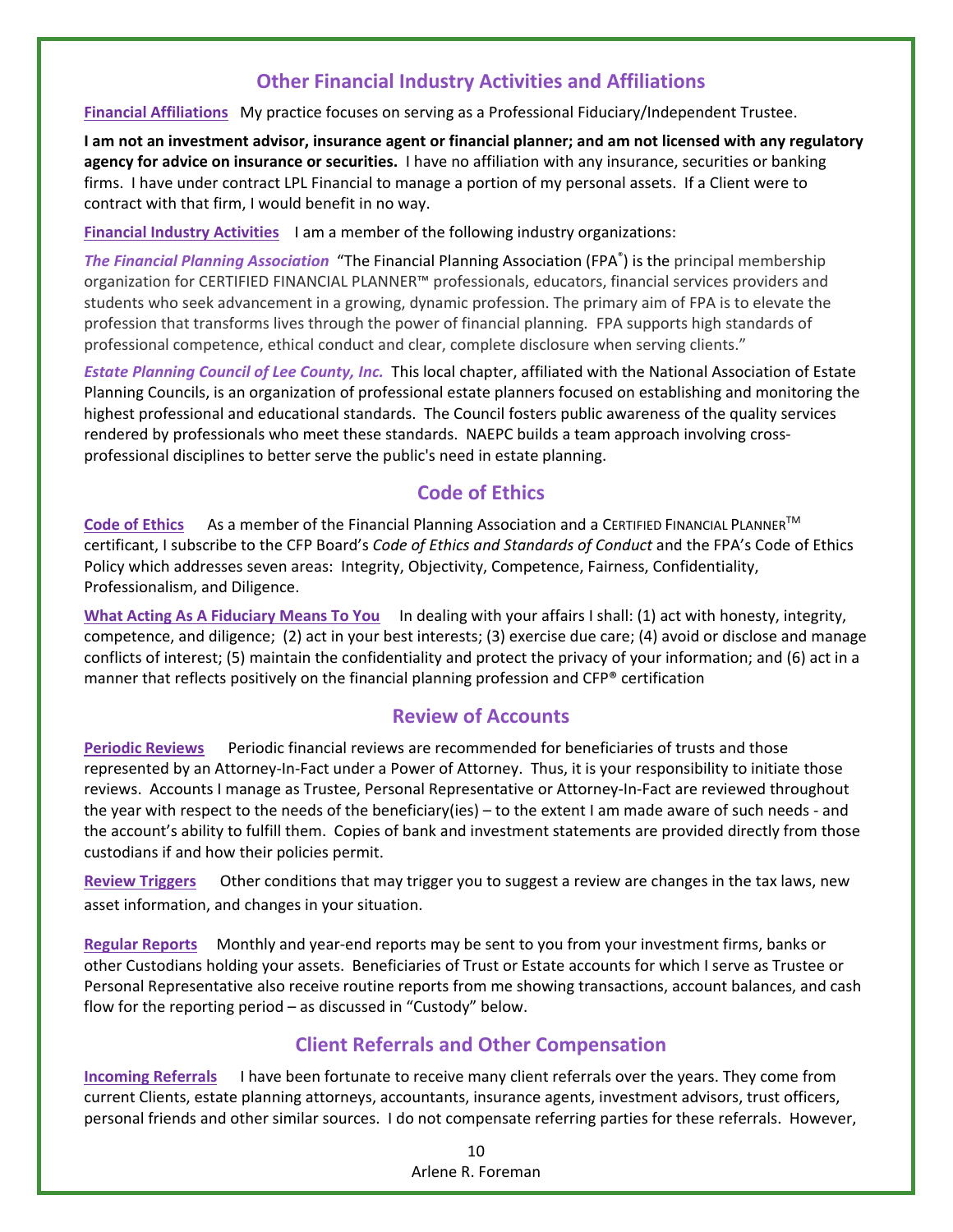each year I may provide noncash expressions of gratitude (e.g. gift baskets, theater tickets) for such referrals. Such gifts are spontaneous, not tied to any agreement with referrors, solely at my discretion, and in no way affect Client fees or expenses, or my recommendations.

I do receive calls and inquiries from members of the public who have visited the website of the Financial Planning Association and have searched for member firms by utilizing the resources on that website.

**Referrals Out** If you request referral to other advisors, I will give you several names of those who provide different levels and types of service who appear responsive to individual client needs, and who are willing to work as part of a team for your benefit. I receive nothing in return, but request that a copy of communications sent by those advisors to you also be sent to me, if you and I maintain a contractual Agreement.

I do not accept referral fees or any form of remuneration from other professionals for referrals to them.

**References** I am occasionally asked for references. I will contact you before using your name.

#### **Custody**

**Account Statements** When I serve as Trustee, Personal Representative and/or Attorney‐In‐Fact, I (1) am in custody of your funds; (2) will place such funds with qualified Custodians; (3) determine transactions and amounts within the scope of my authority per your documents; (4) follow certain procedures to safeguard your interests; (5) have a reasonable expectation that such Custodians will provide monthly statements of account activity to me and directly to you and/or the beneficiaries; and (6) expect you and/or beneficiaries to notify me if (5) does not occur if promised by the institution.

You should carefully review and compare these statements you receive from custodians with those you receive from me.

**Custody Reports** Beneficiaries of Trust or Estate accounts for which I serve as Trustee or Personal Representative receive routine reports from me showing transactions, account balances, cash flow and fee withdrawals for the reporting period. My statements may vary from Custodian's statements based on accounting procedures, reporting dates, or valuation methodologies. You are urged to compare these statements against the statements you receive from the Custodians holding your assets.

## **Financial Information**

**Financial Condition I** do not have any financial impairment that will preclude me from meeting contractual commitments to you. In addition, I am not aware of any current financial conditions that are likely to impair my ability to meet my commitments to you under our Agreement. I have not been the subject of a bankruptcy petition at any time.

## **Designations**

Certain designations may have been referred to in this document. Below is information to inform you of the requirements necessary to earn and maintain those designations.

#### **CLU**® **– Chartered Life Underwriter,** Issued by The American College

Prerequisites/Experience Required: Candidate must meet the following requirements: A bachelor's degree (or higher) from an accredited college or university, and 3 years of full‐time related business experience Educational Requirements: 5 core and 3 elective courses Examination Type: Final proctored exam for each course Continuing Education/Experience Requirements: 30 hours every 2‐years

#### **ChFC**® **‐ Chartered Financial Consultant,** Issued by The American College

Prerequisites/Experience Required: 3 years of full‐time business experience within the five years preceding the awarding of the designation

Educational Requirements: 6 core and 2 elective courses

Examination Type: Final proctored exam for each course

11 Arlene R. Foreman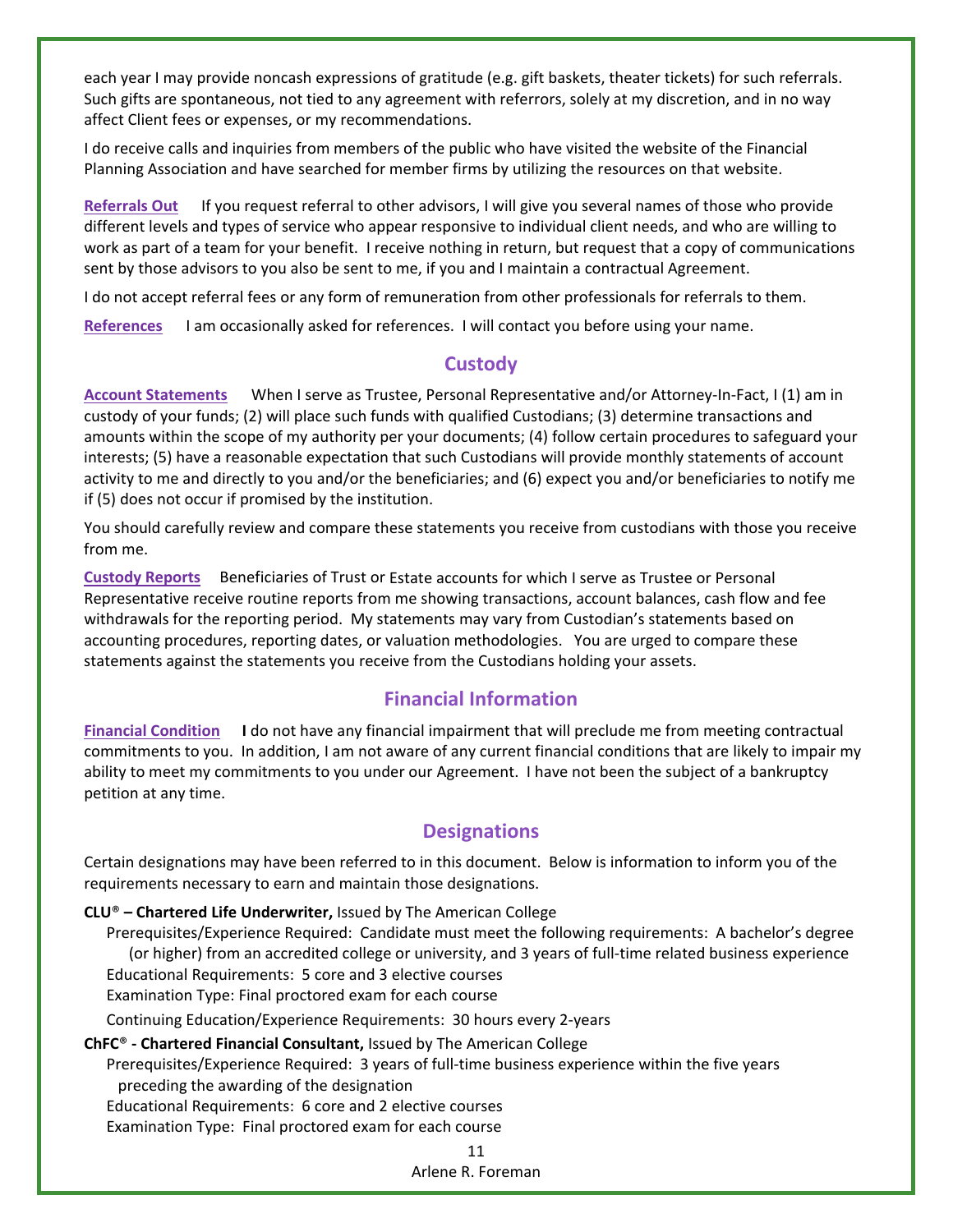Continuing Education/Experience Requirements: 30 CE credits every 2 years

**CFP**® **‐ Certified Financial Planner™,** Issued by Certified Financial Planner Board of Standards, Inc.

- Prerequisites/Experience Required: Candidate must meet the following requirements: A bachelor's degree (or higher) from an accredited college or university, and 3 years of full‐time personal financial planning experience
- Educational Requirements: Candidate must complete a CFP‐board registered program, or hold one of the following: CPA, ChFC, Chartered Life Underwriter (CLU), CFA, Ph.D. in business or economics, Doctor of Business Administration, Attorney's License

Examination Type: CFP Certification Examination

Continuing Education/Experience Requirements: 30 hours every 2‐years

#### **CTFA™ – Certified Trust and Fiduciary Advisor™,** Issued by Institute of Certified Bankers

Prerequisites/Experience Required: Candidate must meet one of the following requirements: 3 years of professional experience in wealth management and approved course completion; or 5 years of professional experience in wealth management and a bachelor's degree; or 10 years of professional experience in wealth management

Educational Requirements: 16 courses in 5 core areas covered during 6‐ or12‐day residency program Examination Type: Proctored 4‐hour examination

Continuing Education/Experience Requirements: 45 hours every 3 years

#### **CFA**® **‐ Chartered Financial Analyst**®**,** Issued by CFA Institute

Prerequisites/Experience Required: Candidate must meet one of the following requirements: Undergraduate degree and 4 years of professional experience involving investment decision‐ making, or 4 years qualified work experience (full time, but not necessarily investment related) Educational Requirements: Self‐study program (250 hours of study for each of the 3 levels) Examination Type: 3 6‐hour examinations

Continuing Education/Experience Requirements: Voluntary